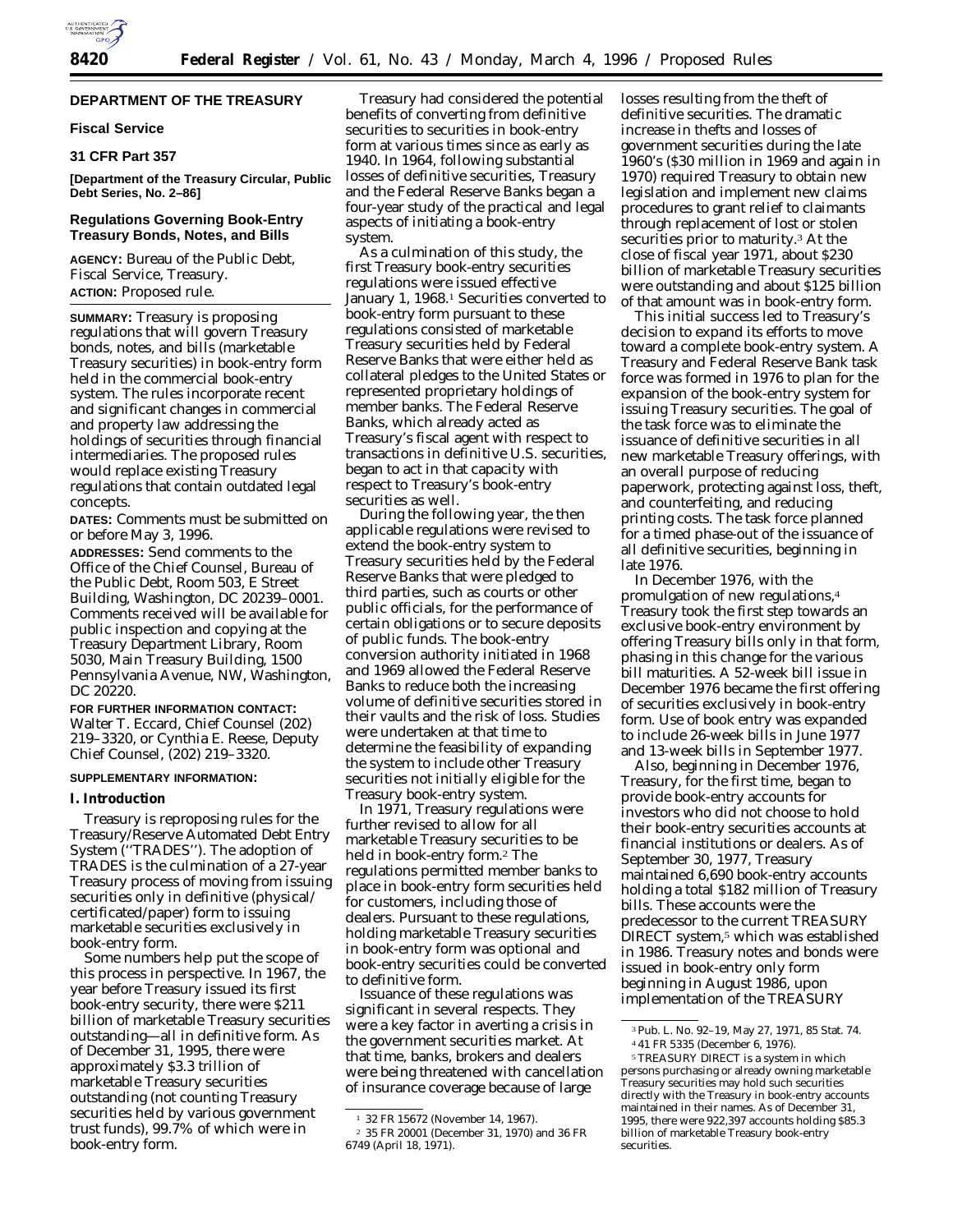DIRECT system pursuant to new Treasury regulations.6

With the issuance of these regulations, all original issues of marketable Treasury securities (bills, notes, and bonds) were required to be in book-entry form. Book-entry holdings in Treasury securities have increased dramatically since that time. The following chart illustrates this rapid increase.

# TOTAL MARKETABLE SECURITIES OUTSTANDING 7

| Year          | Percent in<br>book-entry |
|---------------|--------------------------|
|               |                          |
|               |                          |
|               | 82                       |
|               | 95.6                     |
| August 1986   | 97.2                     |
| December 1995 | 99.7                     |

7Exclusive of securities held in various government trust funds.

Adoption of the TRADES regulations, to govern the commercial book-entry system counterpart to TREASURY DIRECT, will mark a major step in the evolution of Treasury's full book-entry securities project by providing a clearer legal framework for all commerciallymaintained marketable Treasury bookentry securities.

#### **II. Legal Development**

As Treasury began to issue securities in book-entry form, it confronted a legal landscape that did not provide a framework for describing how such securities should be treated. As described by Professor James Rogers, the reporter for the drafting committee that produced Revised Article 8, Investment Securities of the Uniform Commercial Code (UCC), adopted by the American Law Institute (''ALI'') and the National Conference of Commissioners on Uniform State Laws (''NCCUSL'') in 1994 (''Revised Article 8''), the version of Article 8 in effect in the late 1960s and early 1970s ''\* \* \* was based on the assumption that possession and delivery of physical certificates are the key elements in the securities holding system.'' 8 Those assumptions, however, did not fit the commercial reality of marketable Treasury book-entry securities.

As noted above, beginning in 1968, Treasury began to promulgate regulations for its marketable securities held in book-entry form. These

regulations provided, for the first time, a legal framework for treating marketable book-entry securities issued by Treasury. These regulations, particularly those adopted in 1971, contained several important innovations. First, they described transfers of interests in securities by means other than by moving paper certificates.9 As currently set forth in the regulations,10 a transfer of a marketable Treasury book-entry security occurs when a Federal Reserve Bank makes an entry in its records. Second, the regulations implicitly acknowledged that interests in marketable Treasury book-entry securities held in the commercial book-entry system were held in a tiered system.<sup>11</sup>

Specifically, the regulations developed by Treasury had rules for transfers both at the level of institutions having accounts at a Federal Reserve Bank and rules for transfers at custodial levels below that level. These were significant innovations.

The regulations developed by Treasury to describe the nature of a book-entry security, however, also deemed such security to be the equivalent of a bearer-definitive security. This bearer-definitive security fiction, as it came to be known, had the advantage of simplicity. It was also, at the time of its adoption, a useful concept that allowed for the application of existing law at a time when holding securities in book-entry form was a new development. Ultimately, however, the bearer- definitive fiction proved to be unsatisfactory because the attempt to graft the rules of certificated securities onto book-entry securities left too many questions unanswered.12 This

11The Federal Reserve Banks maintain book-entry security accounts for depository institutions and other entities such as government and international agencies and certain foreign central banks. In their book-entry accounts at the Federal Reserve, the depository institutions may maintain their own security holdings and holdings for customers, which may include other depository institutions, dealers, brokers, institutional investors and individuals. In turn, the depository institutions' customers may maintain accounts for their customers. This creates a tiered chain of custodial relationships. Thus, there frequently are multiple levels between the issuer of the security and the ultimate holder of the beneficial interest in that security.

<sup>12</sup>These uncertainties are well described in Charles W. Mooney, Jr., ''Beyond Negotiability: A New Model for Transfer and Pledge of Interests in Securities Controlled by Intermediaries,'' 12 Cardozo L. Rev. 305 (1990) (hereinafter ''Beyond Negotiability'').

uncertainty poses risks in the event of systemic failure.<sup>13</sup> TRADES is designed to ameliorate these risks.

In 1978 the existing UCC Article 8 was amended and, as part of that process, there was an attempt to provide some guidance on the treatment of bookentry securities. That attempt did not provide sufficient guidance for a tiered system of ownership such as the one that exists for Treasury securities because the rules of that version of Article 8 ''were based on the assumption that changes in ownership of securities would be effected by delivery of physical certificates or by registration of transfer on the books of the issuer.'' 14 In the Treasury system that assumption was not correct. A second level of confusion was created because the Treasury regulations continued to rely on the bearerdefinitive fiction but referenced state law (which for most states included the 1978 revision to Article 8). Thus, there was lack of clarity as to how the 1978 amendments to Article 8 and the bearerdefinitive fiction interacted and how interests at levels below a Federal Reserve Bank were to be treated.15

By 1984 Treasury had concluded that it needed to change its existing bookentry regulations. Several events buttressed that conclusion. As described above, the outstanding amount of marketable Treasury book-entry securities increased dramatically. In 1984 representatives of a number of financial institutions brought to Treasury's attention the need for certainty in the market and raised a number of questions about the existing regulations that they believed undermined that certainty. With the growth of the size of the Treasury market came an increase in the need for, and the use of, short-term financing techniques, such as repurchase transactions, structured to be low risk. In order to preserve the liquidity of this most liquid of markets, it was critical that participants be able to settle their transactions quickly with a high degree of certainty.

Disruptions in the market caused by the failure of some government securities broker-dealers further

<sup>6</sup> 31 CFR Part 357, Subpart C.

<sup>8</sup> James Steven Rogers, Boston College Law School, Reporter, Drafting Committee to Revise U.C.C. Article 8 Investment Securities, Prefatory Note, page 1, U.C.C. Article 8 (1994 official text with comments), hereinafter ''Prefatory Note.''

<sup>9</sup>UCC § 8–320, added in 1962, provided for transfers within a central depository system by the making of appropriate entries on the books of a clearing corporation. Unlike the Treasury regulatory formulation, this UCC provision originally contemplated the deposit of paper certificates with the depository.

<sup>10</sup> 31 CFR 306.118(a).

<sup>13</sup> ''What led to the revision of Revised Article 8 is not intermediary risk itself, that is, the risk that customers of a failed intermediary might suffer loss, but *systemic risk,* that is, the risk that a failure of one security firm might cause others to fail. Rogers, *supra,* memorandum accompanying U.C.C. Revised Article 8, (1994 official text with comments), ''Revised U.C.C. Article 8—Why it's Needed-What it Does.

<sup>14</sup>Rogers, *supra,* U.C.C. Revised Article 8, Prefatory Note, page 4.

<sup>15</sup>Mooney, Beyond Negotiability, *supra,* pp. 345– 350.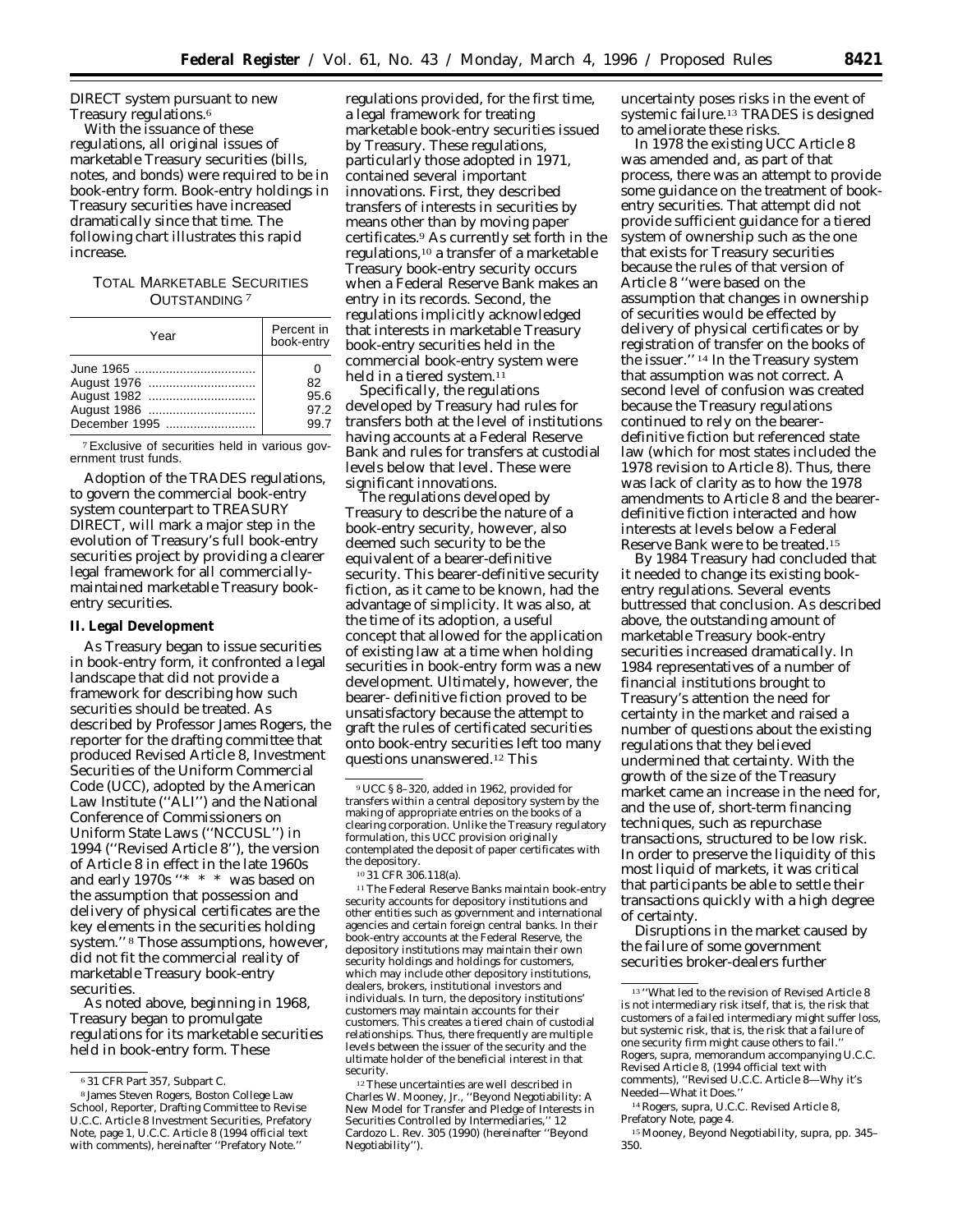underscored the need for certainty in the minds of market participants. Events post-1984, such as the 1987 market break and the failure of Drexel Burnham, Lambert validated the concern that lack of certainty, given the magnitude of the dollars involved, posed serious systemic risks—both to the market for Treasury securities and all financial markets.<sup>16</sup> More recently, there has been reaffirmation of the importance of certainty for transactions involving book-entry securities. In a March 3, 1995 speech, Alan Greenspan, Chairman of the Board of Governors of the Federal Reserve System, stated, ''\* \* \* my experience with financial crises has convinced me that the greatest threat to the liquidity of our financial markets is the potential for disturbance to the clearance and settlement process for financial transactions.'' He went on to note, ''The most important set of concerns relates to the legal and institutional foundations of book entry settlement systems.'' 17

## **III. Previous Trades Proposals**

In 1985 Treasury began the process of revising its book-entry security regulations. Treasury recognized early on that the process would be quite complicated.

For reasons already explained, the first decision made in the initial proposal of the TRADES regulations 18 was to eliminate the bearer-definitive fiction. This proposed elimination, however, presented two major difficulties in determining what should replace the bearer-definitive fiction. First, state law was not uniform. In 1986 all states had not adopted the 1978 version of UCC Article 8. Because of this lack of uniformity, Treasury determined that for purposes of clarity and certainty, the basic mechanical rules for transfer and pledge of marketable Treasury book-entry securities needed to be set out in the Federal regulations.

The second difficulty was that the provisions in the 1978 version of Article

17Remarks by Alan Greenspan at the Financial Markets Conference of the Federal Reserve Bank of Atlanta, Coral Gables, Florida, March 3, 1995.

8 could not be used as a model for the TRADES rules without significant modifications to fit the Treasury bookentry system. As a consequence, although this first proposal was based on provisions of the 1978 version of Article 8, there were some significant modifications. Treasury's goal was to clarify the rules for marketable Treasury book-entry securities to the extent possible without causing unnecessary changes in market practice.

The most problematic issue raised in the March 1986 proposal, however, was the resolution of competing claims to interests in the same securities when held through intermediaries (''bookentry custodians,'' now referred to as ''Securities Intermediaries''). In other words, under some circumstances (particularly in scenarios involving failures of intermediaries), more than one person (e.g., owner or secured creditor) could claim entitlement to a Treasury security. How should such disputes be sorted out? After considering several different alternatives to deal with this issue, all of which had some disadvantages, the initial proposal of TRADES left the resolution of questions involving competing claims to state law.

Comments on the first TRADES proposal were wide-ranging in their content and helpful. Most of the detailed comments dealt with the issue of competing claims and urged some form of bona fide purchaser rule (providing that an innocent purchaser would take a security free of prior adverse claims) and some form of a priority clearing lien for entities that perform the critical function of extending credit as a part of a clearing function in the government securities market. These and other new areas suggested by commenters were added to the second regulatory proposal published in November 1986.19

Another difficult issue that was raised in the TRADES rulemaking was the interaction between Federal and State law and the extent to which the Federal regulations should preempt State law. The opinions of the commentators on this point varied. The preamble to the second TRADES proposal in November, 1986 noted that:

\* \* \* With respect to book-entry securities, there is not an accepted body of principles [uniform state laws] that operates to provide predictable results \* \* \* Even where such rules [the 1978 UCC Article 8] have been adopted, some of the litigation arising from recent failures of government securities dealers suggests that important legal issues are yet to be resolved that stem

from some of the concepts and relationships that arise where interests in securities are transferred without the transfer of a certificate.19a

Because of the difficulties in drawing lines between coverage of Federal and State law, the November 1986 proposal adopted an approach of complete preemption of State law. Like the first TRADES proposal, the second proposal generated a large volume of detailed and helpful comments.

Another significant development that had an impact on the TRADES rulemaking was the passage, at about the time the November 1986 proposal was issued, of the Government Securities Act of 1986 ("GSA").<sup>19b</sup> The GSA granted Treasury rulemaking authority over the government securities market, including custodial holding of government securities. It also required the registration of government securities brokers and dealers for the first time and imposed a regulatory framework that had not previously existed for those entities. Treasury exercised its authority by promulgating rules in July 1987 in the areas of financial responsibility, protection of investor securities and balances, recordkeeping, and reporting and audit. In addition, the GSA rules imposed, for the first time, standards for the safeguarding and use of government securities by depository institutions that hold such obligations in custody for the account of customers. This new regulatory framework addressed many of the practices that had been involved in dealer failures and increased customer protection for securities held in the commercial book-entry system. It also provided, for the first time, comprehensive Federal regulation of the custody practices for government securities.

In the next few years, other groups also explored many of the same issues raised in the proposed TRADES regulations. In 1988, in response to concerns raised about securities clearance and settlement as a result of the stock market break of 1987, the American Bar Association established an Advisory Committee on Settlement of Market Transactions. In addition, the Market Transactions Advisory Committee was established by the Securities and Exchange Commission under the Market Reform Act of 1990. Finally, and most significantly, a major effort to revise existing Article 8 commenced in 1991.

Under the aegis of the ALI and NCCUSL, a group of scholars and

<sup>16</sup>As set forth in the May 1988 Interim Report of the Working Group on Financial Markets, ''the laws of the various states do not have uniform requirements for \* \* \* transfers and pledges of certificated and uncertificated stocks investors, market professionals and their lenders should have a single, clear set of rules for the transfer and pledge of securities similar to those being developed by the United States Treasury. The working group consisted of the chairpersons of the Board of Governors of the Federal Reserve System, the Securities and Exchange Commission and the Commodity Futures Trading Commission and the Department of the Treasury Under Secretary for Finance.

<sup>&</sup>lt;sup>19</sup> 51 FR 43027 (November 28, 1986).

<sup>19</sup>a 51 FR 43029 (November 28, 1986). 19b Pub. L. No. 99–571, October 28, 1986, 100 Stat. 3208.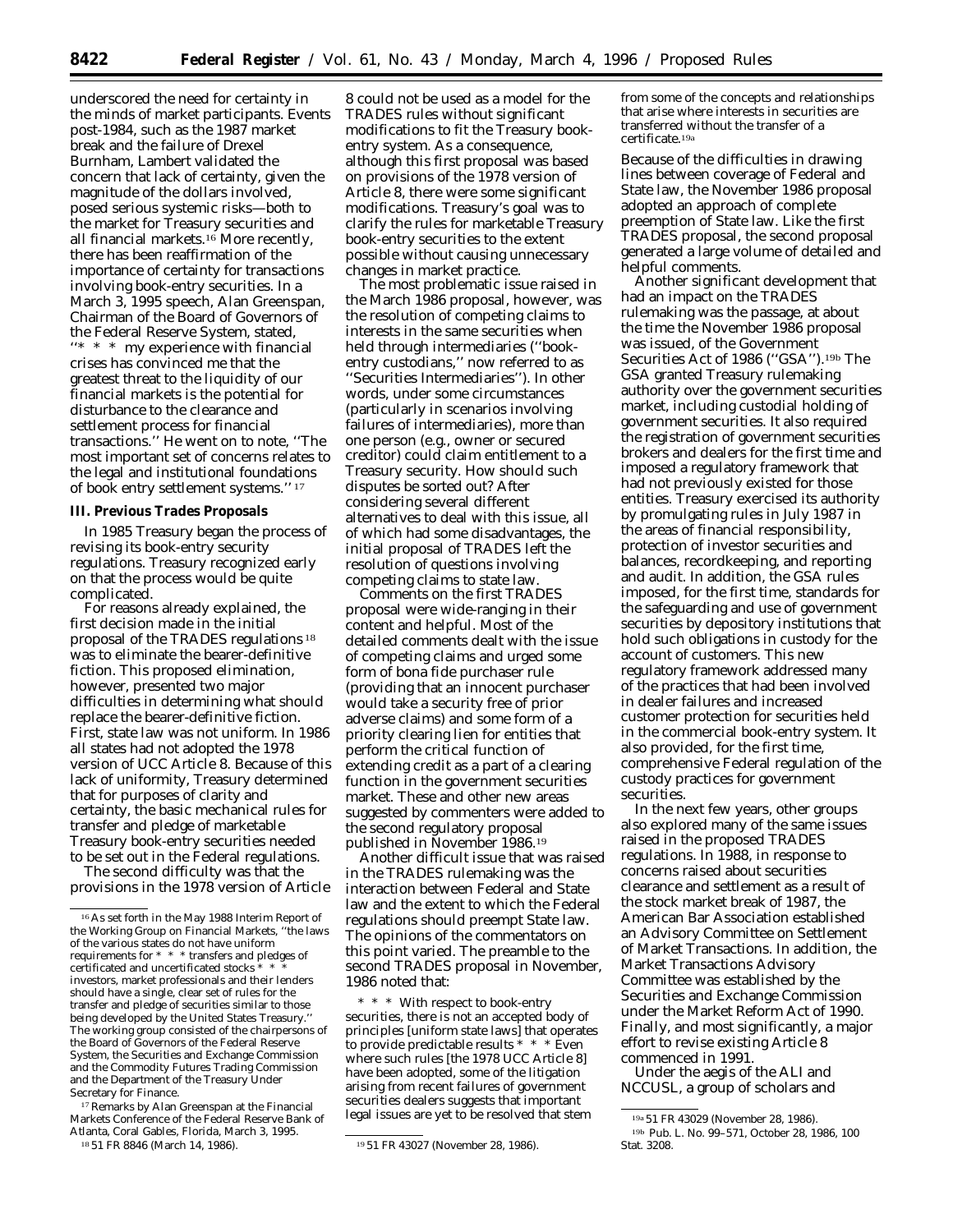practitioners began work on a multi-year process that by 1994 produced Revised UCC Article 8. The importance of their work cannot be overstated. Representatives of Treasury, the Federal Reserve Banks and the Federal Reserve Board participated in virtually all of their drafting sessions. It soon became obvious that the drafters of Revised Article 8 were dealing with many of the issues that Treasury had considered in its earlier versions of TRADES, including the difficult questions involving the resolution of competing claims. While Treasury continued to work on TRADES and produced a third draft in 1992, Treasury ultimately concluded that it made sense to wait for work to be completed on Revised Article 8 so that Treasury would have the benefit of their final product.19c Treasury believes that decision was prudent.

The many difficult issues resolved by the drafters of Revised Article 8 have been of significant benefit to Treasury as it has worked on this proposal for TRADES. Based on its participation in the many drafting sessions that produced Revised Article 8, and after a detailed study, Treasury has concluded that Revised Article 8 represents a major advance in commercial law. For the first time, there is a comprehensive set of rules to govern the modern book-entry systems. Treasury agrees with Professor Rogers when he notes that, ''The present version of Article 8 [the 1978 version], which is based on legal concepts adopted to the paper-based systems of the past, is not adequate to that task in the modern world of computerized recordkeeping and global securities trading.'' 20 Accordingly, as set forth in detail below, Treasury has concluded

20Letter from James Rogers, Reporter, Drafting Committee to Revise U.C.C. Article 8, to James Wong, Chief Consultant, (California) Senate Judiciary Committee (April 10, 1995).

that it is appropriate to rely on Revised Article 8 in a significant way in this proposal for TRADES.21

**IV. Comparison of Trades and Treasury Direct**

A person can hold interests in marketable Treasury book-entry securities either in TRADES 22 or TREASURY DIRECT. The following summarizes the major differences between the two systems.

As previously described, persons holding marketable Treasury book-entry securities in TRADES hold their interests in such securities in a tiered system of ownership accounts. In TRADES, Treasury, through its fiscal agents, the Federal Reserve Banks, knows the identity only of Participants (persons with a direct account relationship with a Federal Reserve Bank). While Participants may be beneficial owners of interests in marketable Treasury book-entry securities, there are many beneficial owners of such interests that are not Participants. Such beneficial owners hold their interests through one or more Securities Intermediaries such as banks, brokerage firms or securities clearing organizations.

The rights of non-Participant beneficial owners can be exercised only through Securities Intermediaries. Neither Treasury nor the Federal Reserve Banks have any obligations to a non-Participant beneficial owner of an interest in a marketable Treasury bookentry security. Two examples illustrate this principle. First, Federal Reserve Banks, as Treasury's fiscal agents, will act only on instructions of the Participant in whose Securities Account the marketable Treasury book-entry security is maintained in recording transfers of an interest in a marketable Treasury book-entry security. A beneficial owner of such an interest that is a non-Participant has no ability to direct a transfer on the books of a Federal Reserve Bank. Second, Treasury discharges its payment obligation with respect to a marketable Treasury book entry security when payment is credited to a Participant's account or paid in accordance with such Participant's instructions. Neither Treasury nor a Federal Reserve Bank has any payment obligation to a non-Participant beneficial owner of an interest in a marketable Treasury book-entry security. A non-Participant beneficial

owner receives its payment when its Securities Intermediary credits such owner's account.

Persons holding marketable Treasury book-entry securities in TREASURY DIRECT, on the other hand, hold their securities accounts on records maintained by Treasury through its fiscal agents, the Federal Reserve Banks. The primary characteristic of TREASURY DIRECT is a direct account relationship between the beneficial owner of a marketable Treasury bookentry security and Treasury. In TREASURY DIRECT, Treasury discharges its payment obligation when payment is credited to the depository institution specified by the beneficial owner of the marketable Treasury bookentry security. Unlike TRADES, TREASURY DIRECT does not provide a mechanism for the exchange of cash in a sales transaction, nor are pledges of marketable Treasury book-entry securities generally recognized. Accordingly, TREASURY DIRECT is suited for persons who plan to hold their Treasury securities until maturity, and provides an alternative for investors who are concerned about holding securities through intermediaries and who do not wish to hold their interests in Treasury securities indirectly in **TRADES** 

### **V. Scope of Proposed Regulation**

Just as the scope of Revised Article 8 is limited,23 the scope of this regulation is limited. It is not a comprehensive codification of the law governing securities, transactions in securities or the law of contracts for the purchase or sale of securities. Similarly, it is not a codification of all laws that could affect a person's interest in a marketable Treasury book-entry security. For example, state laws regarding divorce or intestate succession could well affect which persons have rights in the interest in a marketable Treasury bookentry security. This regulation does not displace such laws—with the sole exception that such laws cannot affect either Treasury or the Federal Reserve Banks.

#### **VI. Section by Section Analysis**

### *A. Dual Book-Entry Systems*

Section 357.0 sets forth that Treasury provides two systems for maintaining marketable Treasury book-entry securities—TRADES and TREASURY DIRECT. Subpart A of Part 357 of 31 CFR contains general information about TRADES and TREASURY DIRECT. Subpart B will contain the TRADES

<sup>19</sup>cThe third TRADES proposal was published in April 1992 (57 FR 12244, April 9, 1992). In response to the comments on the second proposal, Treasury reexamined and articulated the Federal interest in the regulations. That interest was described as ''to provide that degree of certainty in the law that is needed by participants in the Government securities market to facilitate transactions in book-entry securities and to assure the continued liquidity and efficiency of the market.'' In that proposal, the extent of Federal preemption was cut back from the prior proposal, and some areas that had been included in prior proposals (e.g., warranties) were left to state law. The 1992 proposal retained provisions dealing with competing claims, while recognizing that the examination of legal principles in this area was continuing. The overall content of the rules, however, was not significantly different from the prior two proposals. Commenters to this third proposal urged Treasury to suspend its efforts and await the completion of the Revised Article 8 project. On November 12, 1993, Treasury agreed to that suggestion. (58 FR 59972, November 12, 1993).

<sup>21</sup>Copies of Article 8 are available upon request from the Bureau of the Public Debt's Public Affairs Officer, (202) 219–3302.

<sup>22</sup> In TRADES a person's interest in a marketable Treasury book-entry security is a Security Entitlement. See the discussion at VI.D.4. below. <sup>23</sup> Prefatory Note at 12.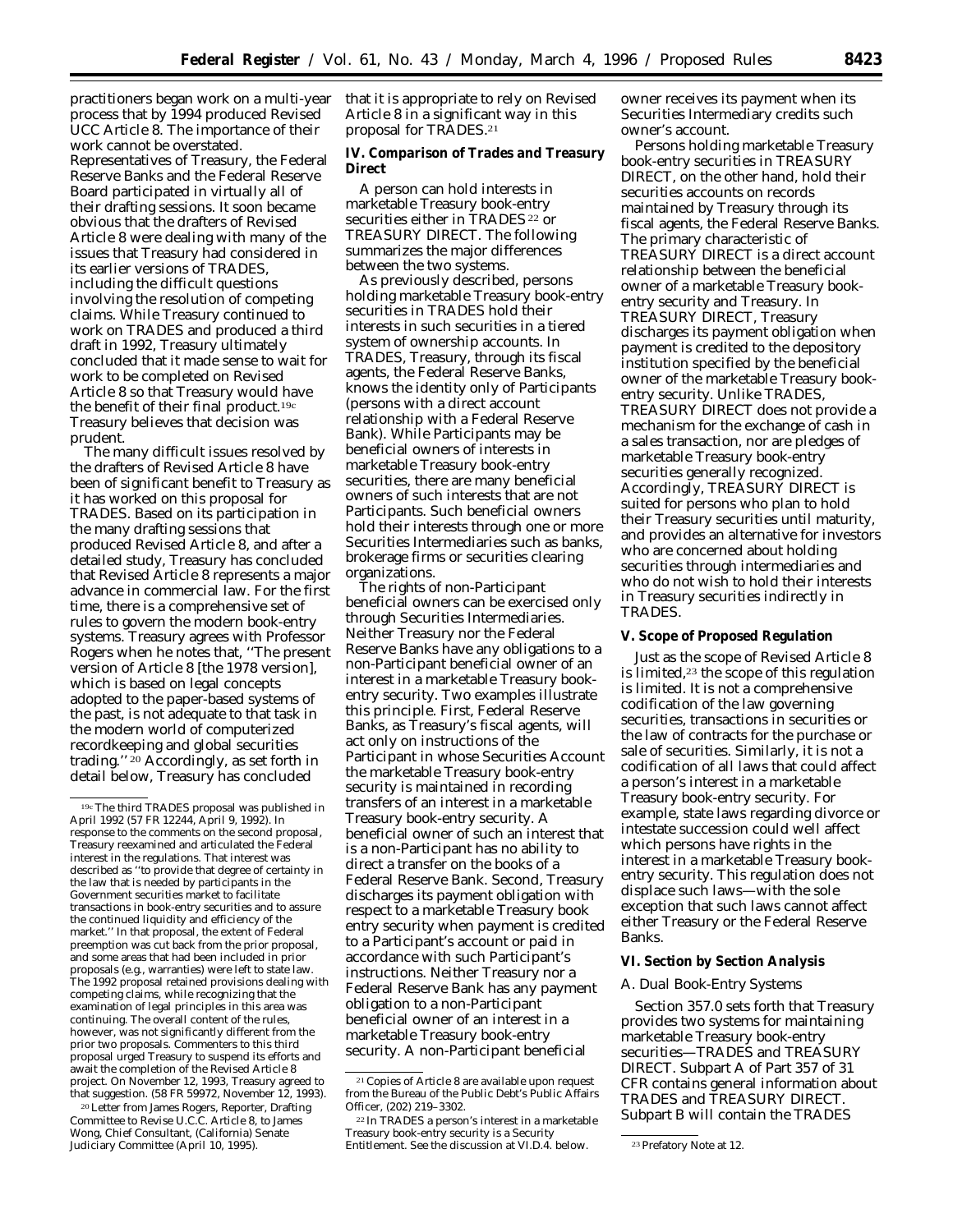regulations. Subpart C contains the TREASURY DIRECT regulations. Subpart D contains miscellaneous provisions. Thus, in its totality, Part 357 sets forth in one place the complete set of governing rules for marketable Treasury securities issued in book-entry form.

## *B. Effective Date*

Section 357.1 establishes the effective date for TRADES. Treasury contemplates that TRADES will apply to outstanding securities currently governed by 31 CFR Part 306, Subpart O. Conforming changes to Part 306 will be made with the publication of TRADES in final form. Consistent with the approach set forth in Revised Article 8 (see § 8–603 and the official comment thereto), on and after the effective date these regulations will apply to all transactions, including transactions commenced prior to the effective date.

Treasury proposes that the effective date for TRADES will be 90 days following the publication of TRADES in final form in the **Federal Register**. While TRADES is based in large part on Revised Article 8 that has received widespread attention in the financial community and already has been adopted in 13 states,<sup>24</sup> Treasury is proposing that TRADES will become effective 90 days following publication of the final TRADES rule to ensure a smooth transition to TRADES. Such an effective date, when combined with TRADES being published in proposed form with a 60-day comment period, should provide sufficient time for an orderly transition to the new TRADES rules. Treasury specifically seeks comments on whether the proposed effective date of TRADES is sufficient to permit an orderly transition.

## *C. Definitions*

Section 357.2 contains definitions for use in Subparts B and C. While most of the definitions are straightforward, four terms—Participant, Entitlement Holder, Security Entitlement and Securities Intermediary—are critical to an understanding of the proposed TRADES regulations.

### 1. Participant

A Participant is a person that has an account relationship in its name with a Federal Reserve Bank. Accordingly, the Federal Reserve Bank and Treasury know both the identity of the persons maintaining these accounts and the

marketable Treasury book-entry securities held in these accounts.

## 2. Securities Intermediary

Securities Intermediaries are persons (other than individuals, except as described below) that are in the business of holding interests in marketable Treasury book-entry securities for others. Participants can be, and usually are, Securities Intermediaries. In addition, entities such as clearing corporations, banks, brokers and dealers can be Securities Intermediaries in a single chain of ownership of a Treasury security. An individual, unless registered as a broker or dealer under the federal securities laws, cannot be a Securities Intermediary. As an illustration of a possible chain of ownership, in the following chart, the Federal Reserve Bank, Participant and Broker-Dealer are all Securities Intermediaries.

# Treasury

Federal Reserve Bank

Participant

## Broker-Dealer

Individual Holder

3. Entitlement Holder

An Entitlement Holder is any person for whom a Securities Intermediary holds an interest in a marketable Treasury book-entry security. In the above example Individual Holder, Broker-dealer and Participant are all Entitlement Holders. Thus, a person can be both a Securities Intermediary and an Entitlement Holder.

#### 4. Security Entitlement

A Security Entitlement is the interest that an Entitlement Holder has in a marketable Treasury book-entry security. In the example, Participant, Broker-Dealer and Individual Holder all hold Security Entitlements. The rights and property interests associated with a Security Entitlement of a Participant held on the books of a Federal Reserve Bank (''Participant's Security Entitlement'') are, however, different from the rights and property interests associated with other Security Entitlements. As provided in Section 357.10(a), Federal law defines the scope and nature of a Participant's Security Entitlement. While TRADES is based in large part on Revised Article 8, the meaning of Security Entitlement under federal law is different than under Revised Article 8. For example, Participants have a direct claim against the United States for interest and principal even though, under state law, an Entitlement Holder would only have

a claim against its Securities Intermediary for such payment. To the extent not inconsistent with this regulation, the scope and nature of a Security Entitlement of an Entitlement Holder below the level of a Participant (Broker-dealer and Individual Holder in the example above), is defined by applicable state law, as determined pursuant to Section 357.11.

# *D. Law Governing the United States and Reserve Banks*

Section 357.10(a) provides that the rights and obligations of the United States and the Federal Reserve Banks (with one exception detailed below), with respect to both the TRADES system and marketable Treasury book-entry securities maintained in TRADES are governed solely and exclusively by Federal law. Thus, claims against the United States and Federal Reserve Banks of both Participants and all other persons with an interest (or claiming an interest) in a marketable Treasury bookentry security maintained in TRADES are governed by Federal law. Federal law is defined to include TRADES, the offering circulars pursuant to which the Treasury securities are sold, the offering announcements and Federal Reserve Bank Operating Circulars. Prior to March 1, 1993, the terms of each offering of marketable Treasury securities, except for Treasury bills, were set forth in an offering circular published in the **Federal Register**.25 Since March 1, 1993, all marketable Treasury book-entry securities have been offered pursuant to a uniform offering circular set forth at 31 CFR Part 356.

While TRADES is based in large measure on Revised Article 8, a fundamental principle of these regulations (and a divergence from Revised Article 8) is that the obligations of the issuer (the United States) and the Federal Reserve Banks, as well as all claims with respect to TRADES or a marketable Treasury book-entry security against Treasury or a Federal Reserve Bank, are governed solely by Federal law. Thus, for example, those parts of Revised Article 8 that detail obligations of issuers (or their agents) of securities are not applicable to either the United States or Federal Reserve Banks. In addition, neither the United States nor Federal Reserve Banks have any obligations to persons holding their interests in a marketable Treasury bookentry security at levels below the level

<sup>24</sup> As of January 1, 1996, those states are: Arizona, Arkansas, Idaho, Illinois, Indiana, Louisiana, Minnesota, Nebraska, Oklahoma, Oregon, Texas, Washington and West Virginia.

<sup>&</sup>lt;sup>25</sup> Treasury bills were issued pursuant to one master offering circular (31 CFR Part 349, removed, and replaced by 31 CFR Part 356) effective March 1, 1993. (58 FR 412)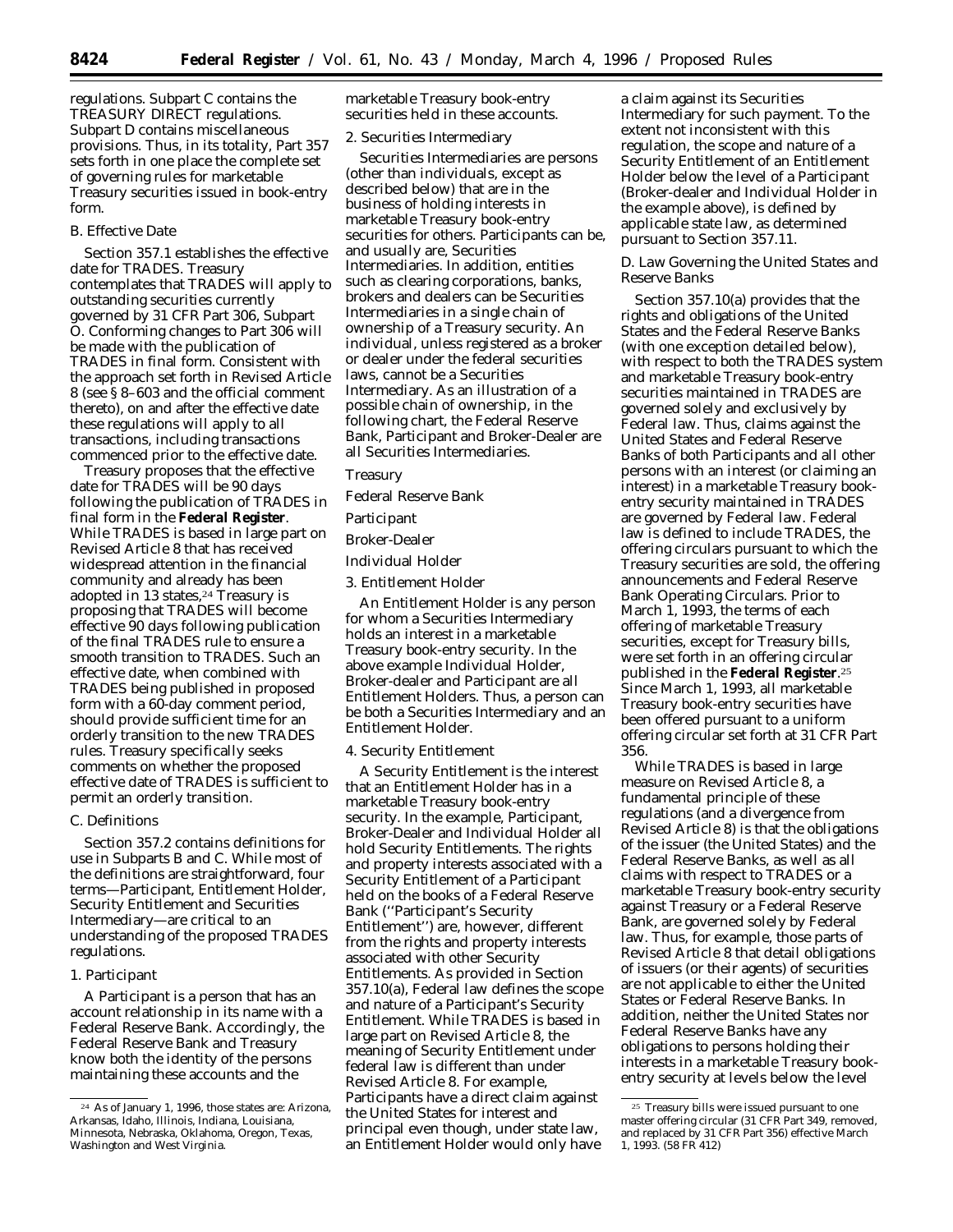of a Participant or to any other person claiming an interest in a marketable Treasury book-entry security (with the limited exception set out in Section  $357.12(c)(1)$ . Thus, there are no derivative rights against either the United States or the Federal Reserve Banks.

Section 357.10(b) sets forth the law applicable with respect to security interests granted to Federal Reserve Banks. There are three possible ways that such security interests are granted. First, security interests granted to a Federal Reserve Bank by a Participant in which such Bank does not mark its books are governed by the law of the state in which the head office of the Federal Reserve Bank is located. If the state in which the head office of a Federal Reserve Bank is located has not adopted Revised Article 8, the law of such jurisdiction is deemed to include Revised Article 8. (See discussion of federal pre-emption below). Second, if a Federal Reserve Bank does not mark its books, a security interest granted by a non-Participant is governed by the law specified in the agreement with a Federal Reserve Bank. Third, if a Participant or non-Participant grants a Federal Reserve Bank a security interest and the Federal Reserve Bank marks its books, Section 357.12(c)(1) governs.

For purposes of applying the state law specified in Section 357.10(b), Federal Reserve Banks are treated as clearing corporations. As a result, security interests granted under Section 357.12(c)(2) in favor of a Federal Reserve Bank have the same priority as security interests granted to other clearing corporations under state law.

#### *E. Law Governing Other Interests*

1. Law Governing the Rights and Obligation of Participants and Third Parties

Section 357.11 is a choice of law rule. The substantive matters subject to this choice of law rule are set forth in Section 357.11(a). The matters set forth in Section 357.11(a) are meant to be coextensive with those matters covered by Revised Article 8 with respect to a person's interest in a marketable Treasury book-entry security (other than those related to a person's relationship to Treasury or a Federal Reserve Bank which are governed solely by federal law). For purposes of this choice of law rules, both Participants and Federal Reserve Banks are Securities Intermediaries.

Section 357.11(b) adopts Revised Article 8's choice of law rule. Section 357.11(c) sets forth a special choice of law rule with respect to security

interests perfected by filing. Generally, the law applicable to the Securities Intermediary will govern matters involving an interest in a book-entry security held through that intermediary. This approach is not followed with respect to security interests created by filing. In those cases, the law applicable to the debtor is the governing law. Since filing systems are based on the location of the debtor, this approach should reduce uncertainty and preserve the normal practice of searching records based on the debtor's location.26

Section 357.11(d) provides for the application of Revised Article 8 if the choice of law analysis required by Section 357.11(b) results in the choice of the law of a jurisdiction that has not yet adopted Revised Article 8. This section also provides that, for purposes of applying state law, the Federal Reserve Banks are clearing corporations and Participants' interests in book-entry securities are Security Entitlements.

# 2. Limited Scope of Federal Preemption

As noted above, in an earlier TRADES proposal Treasury contemplated adopting a comprehensive regulation governing the rights of all persons in marketable Treasury book-entry securities held in TRADES. Such an approach was proposed because Treasury believed that a uniform rule was necessary to preserve the efficiency and liquidity of the market for Treasury securities—the most liquid and efficient market in the world. Treasury believed then, and believes now, that the material rights of a holder in the United States of an interest in a Treasury security should not vary solely by virtue of such holder's geographic location or the location of the financial institution through which it holds its interest in Treasury securities. In light of Revised Article 8, Treasury has determined that it is possible to achieve this uniformity without developing an independent system of Federal commercial law.27 The questions inherent in a tiered system of ownership have been analyzed, and, in Treasury's view, satisfactorily addressed by Revised Article 8.

As of the date of this release, 13 states have adopted Revised Article 8 and Treasury understands that it will soon be adopted in additional states. As with all uniform laws, the adoption process

takes several years. In order to assure uniformity, in light of the unavoidable delays in the state-by-state adoption process of Revised Article 8, Treasury is proposing a limited form of preemption. As provided in both Sections 357.10(c) and 357.11(d), if the choice of law rules set forth in TRADES would lead to the application of the law of a state that has not yet adopted Revised Article 8, TRADES will apply Revised Article 8 (with conforming and miscellaneous amendments to other Articles) in the form approved by the ALI and NCCUSL. Treasury expects that these provisions will be operative only during the stateby state adoption process and would plan to amend TRADES to delete reference to these provisions once the adoption process has been completed.

While Revised Article 8 is defined to mean the official text of Article 8 as approved by the ALI and NCCUSL, Treasury recognizes that states may make minor changes in that text when adopting Article 8. Treasury has concluded that minor changes should not prevent Revised Article 8, as adopted by a state, from being the appropriate law. In other words, if a state passes a version of Article 8 that is substantially identical to Revised Article 8, reference to Revised Article 8 (as defined) would no longer be required. This approach represents a significantly reduced form of preemption of state law from former versions of TRADES and preserves Treasury's preeminent interest in a uniform system of rules applicable to all holders of interests in marketable Treasury book-entry securities.

## *F. Obtaining an Interest in a Book-Entry Security*

1. Creation of a Participant's Security Entitlement

A Participant's interest in a marketable Treasury book-entry security is a Securities Entitlement. Section 357.12(a) provides that a Participant's Securities Entitlement is created when a Federal Reserve Bank indicates by book entry that a Book-entry Security has been credited to a Participant's Securities Account. Instead of the concept of initial credit and transfer of a marketable Treasury book-entry security, as set forth in the existing regulations, this proposal focuses on the creation of a Participant's Securities Entitlement and, in this way, is similar to Section 8–501 of Revised Article 8.

The regulation focuses on the creation of a Participant's Security Entitlement because Security Entitlement is the term used to describe the Participant's interest in a marketable Treasury book-

<sup>26</sup>The substantive effect of filing is limited and applies only in states which have adopted Revised Article 8. Since the effect of filing is a unique state law matter, in this one area, Treasury has determined that possible lack of uniformity does not justify altering state law.

<sup>27</sup> As noted previously, the substantive scope of this regulation is limited.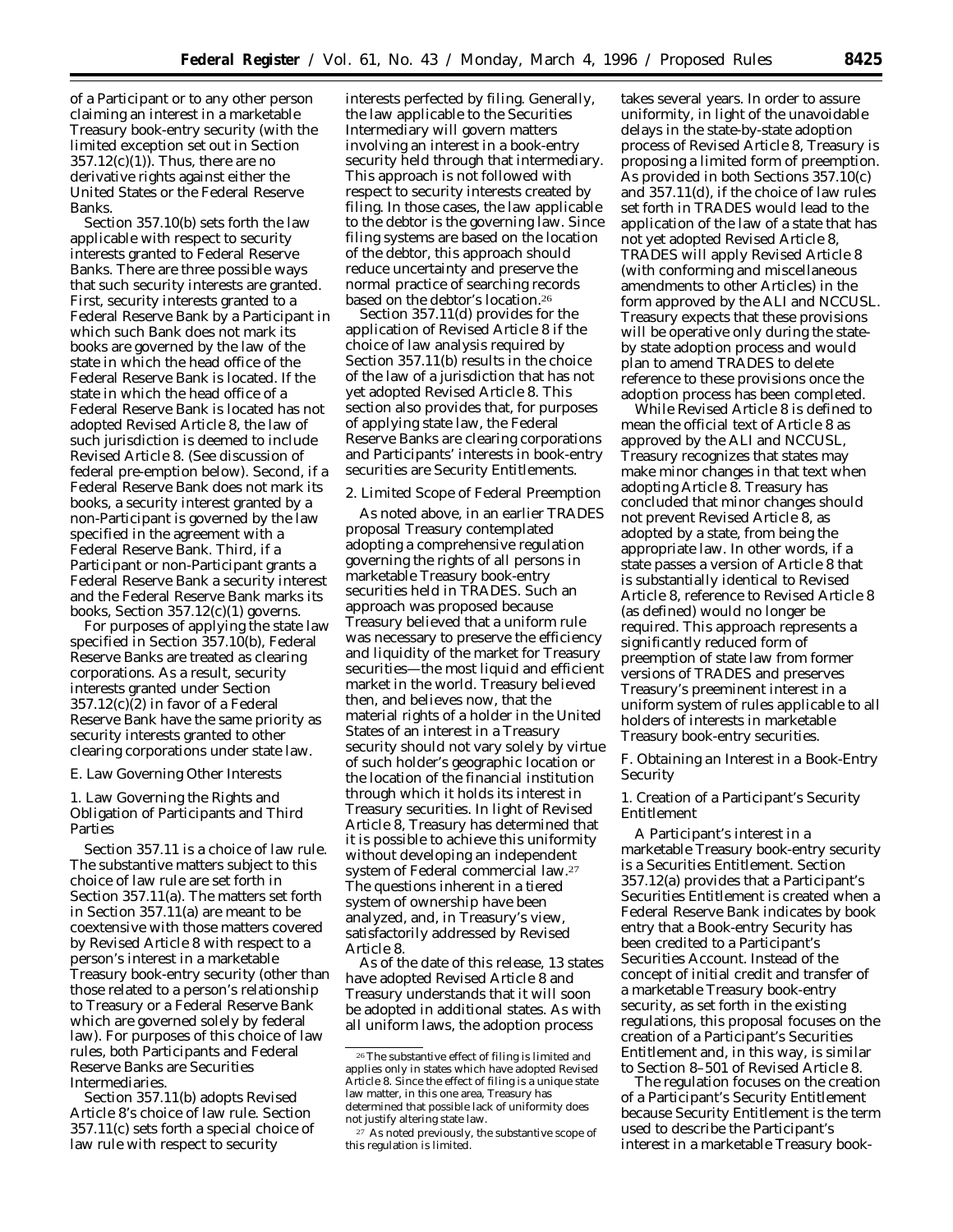entry security. Once a Participant obtains that interest, the regulation sets forth what that interest is. Thus, as provided in Section 357.10, federal law describes a Participant's rights against the United States and the Federal Reserve Bank where it maintains its Securities Account. To the extent not inconsistent with Section 357.10, Section 357.11 describes the applicable law to determine Participants' rights and obligations with respect to all other persons. Under these regulations, Participants can still transfer their interests in a marketable Treasury bookentry security as they do today—by issuing a Transfer Message to the Federal Reserve Bank where they hold such interest. Transfer of interests between Participants can occur by a Participant holding such interest issuing a Transfer Message. As a result of such message, the Federal Reserve Bank will make a book entry in favor of the receiving Participant (thereby creating a Security Entitlement in favor of such Participant) and also will make a book entry deleting the initiator Participant's interest in such marketable Treasury book-entry security (thereby eliminating that Participant's Security Entitlement). In addition, if authorized under applicable state law, Participants may enter into agreements with other Participants that, as to the Participants, constitute a transfer. Such action is without effect to either the United States or a Federal Reserve Bank.

2. Creation and Priority of a Security Interest

### *Security Interests of the United States.*

Section 357.12(b) provides that a security interest in favor of the United States has priority over the interests of any other person in a marketable Treasury book-entry security. The United States obtains security interests in Treasury securities as collateral to secure funds in a variety of situations such as Treasury Tax and Loan accounts; government agency funds or funds under the control of the Federal Courts held at financial institutions; and securities pledged in lieu of surety by contractors and others. The priority provided the United States in these situations is consistent with existing law.

In addition, Federal Reserve Banks do recognize on their books and records security interests in favor of the United States. In that situation, the Federal Reserve Bank will not transfer the security without the permission of the United States. This section provides that a Federal Reserve Bank may rely exclusively on the directions of an

authorized representative of the United States to transfer a security and is protected in so relying.

# *Security Interests on the Books of a Reserve Bank*

In a limited number of situations, Federal Reserve Banks will agree to record a security interest on their books. It is important to note that there is no obligation for either Treasury or a Federal Reserve Bank to agree to record a security interest on the books of a Federal Reserve Bank. If they do so, the security interest is perfected when the Federal Reserve Bank records a security interest on its books. In addition, the security interest has priority over all other interests in the marketable Treasury book-entry security except an interest of the United States.

#### *Other Security Interests*

As provided in Section 357.12(c)(2), Participants can create security interests in any manner authorized by applicable state law.28 The perfection and priority of such interests shall be governed by such applicable law. In applying such law, when a Participant grants a Federal Reserve Bank a security interest, the Federal Reserve Bank is treated as a clearing corporation.

If a person perfects a security interest pursuant to Section 357.12(c)(2) obligations of the Treasury and the Federal Reserve Banks with respect to that security interest are limited. Specifically, unless special arrangements are agreed to by the United States or a Federal Reserve Bank pursuant to Section 357.12(c)(1), neither the Federal Reserve Bank nor the United States will recognize the interests of any person other than the person in whose securities account the interest in a marketable Treasury book-entry security is maintained. This does not mean that such a security interest is invalid. Rather, it means that the creditor's recourse will be solely against the debtor Participant or other third party.

## *G. Rights and Obligations of Treasury and the Reserve Banks*

#### 1. Adverse Claims

Section 357.13(a) sets forth the general rule that, except as provided in Section 357.12(c)(1), Treasury and the Federal Reserve Banks will recognize only the interest of a Participant in a marketable Treasury book-entry security in whose Securities Account such interest is maintained.

As noted previously, marketable Treasury book-entry securities

maintained in TRADES are held in a tiered system of ownership. The records of a Federal Reserve Bank reflect only the ownership at the top tier. Institutions maintaining a Securities Account with a Federal Reserve Bank frequently will hold interests in marketable Treasury book-entry securities for their customers (which can include broker-dealers and other Securities Intermediaries) and in certain cases those customers will hold interests in securities for their customers. Accordingly, neither Treasury nor a Federal Reserve Bank will know the identity or recognize a claim of a Participant's customer if that customer were to present it to Treasury or a Federal Reserve Bank.

In addition, except as provided in Section 357.12(c)(1), neither the Treasury nor a Federal Reserve Bank will recognize the claims of any other person asserting a claim in a marketable Treasury book-entry security. Persons at levels below the Participant level must present their claims to their Securities Intermediary.

### 2. Payment Obligations

Section 357.13(b) contains a corollary to the rule set forth in Section 357.13(a). This section provides that Treasury discharges its payment responsibility with respect to a security that it has issued when a Federal Reserve Bank credits the funds account of a Participant with amounts due on that security or makes payment in such other manner specified by the Participant. This is consistent with existing law and the first TRADES proposal.29 In Revised Article 8, the issuer discharges its obligations when it makes payment to an owner registered on its books. Under common commercial practice, the registered owner in the indirect system may be a clearing corporation or the clearing corporation's nominee. Unlike Revised Article 8, even though Federal Reserve Banks are deemed to be clearing corporations, Treasury remains liable until payment is made to a Participant. Section 357.13(b)(2) establishes the mechanism of how marketable Treasury book-entry securities are paid at maturity. This paragraph makes clear that such payment takes place automatically and that, unlike with physical certificates, there is no act of presentment required by the Participant.

## *H. Authority of Reserve Banks*

Section 357.14 provides that Federal Reserve Banks are authorized, as fiscal agents of Treasury, to operate the

<sup>28</sup> If the state has not yet adopted Revised Article 8, applicable state law would be Revised Article 8. 2951 FR 8846, 8848 (March 14, 1986).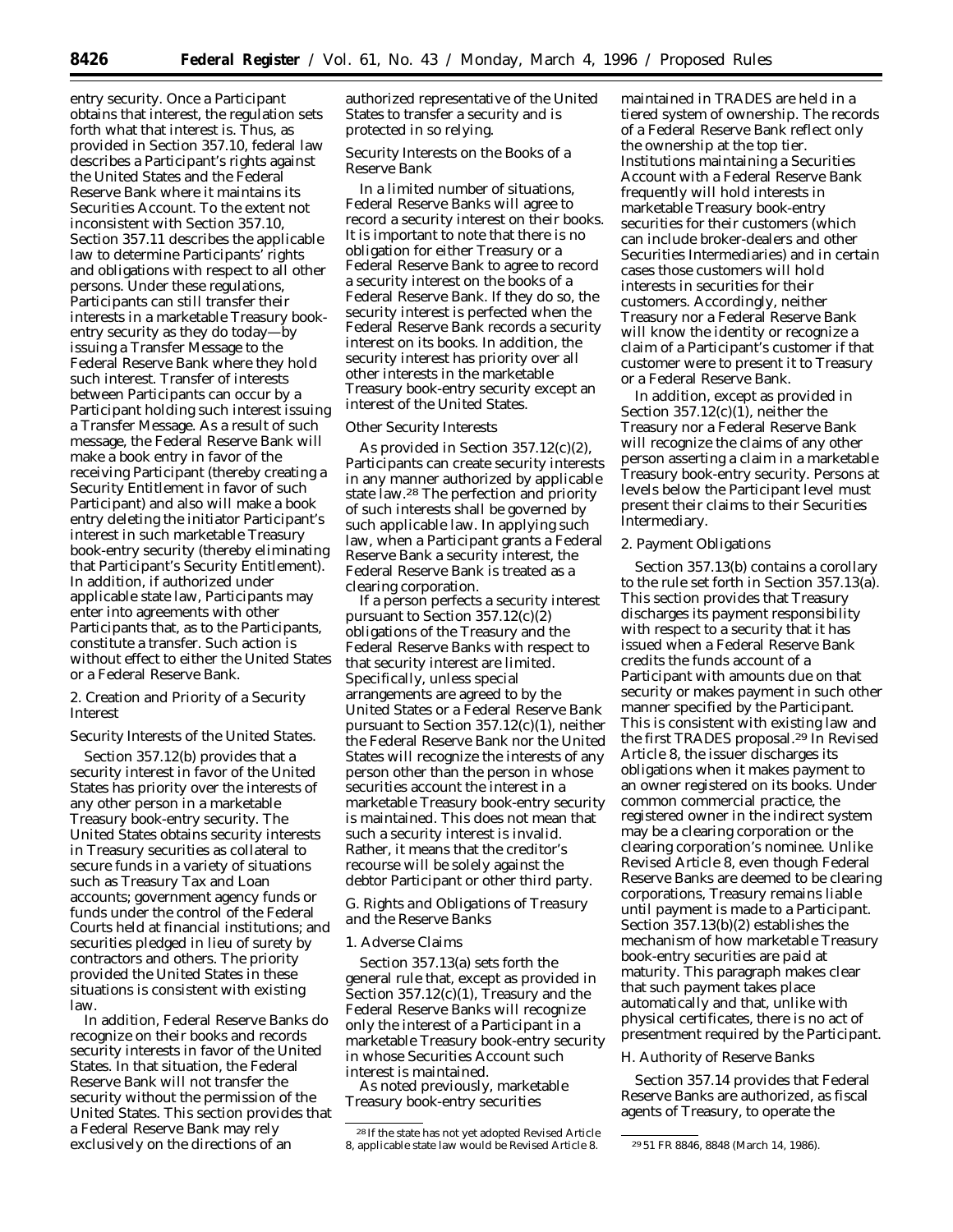commercial book-entry system for Treasury.

## *I. Notices*

Section 357.44 contains a revised version of a provision that appeared in earlier TRADES proposals. Similar to the rule in Revised Article 8 (see § 8– 112), it provides where certain legal process should be directed. While providing instructions on where notice should be directed, it makes clear that the regulations do not establish whether a Federal Reserve Bank is required to honor any such order or notice.

## **VII. Procedural Requirements**

This proposed rule does not meet the criteria for a ''significant regulatory action'' pursuant to Executive Order 12866.

Although this proposed rule is being issued in proposed form to secure the benefit of public comment, the notice and public comment procedures requirements of the Administrative Procedure Act are inapplicable, pursuant to  $5$  U.S.C.  $553(a)(2)$ .

As no notice of proposed rulemaking is required, the provisions of the Regulatory Flexibility Act (5 U.S.C. 601, *et seq.*) do not apply.

There are no collections of information contained in this proposed rule. Therefore, the Paperwork Reduction Act does not apply.

# **List of Subjects in 31 CFR Part 357**

Bonds, Electronic funds transfer, Federal Reserve System, Government securities, Securities.

For the reasons set forth in the preamble, Title 31, Chapter II, Subchapter B, Part 357 is proposed to be amended as follows:

### **PART 357—[AMENDED]**

1. The authority citation for Part 357 continues to read as follows:

**Authority:** 31 U.S.C. Chapter 31; 5 U.S.C. 301; 12 U.S.C. 391.

2–3. Sections 357.0 and 357.1 are added to read as follows:

## **§ 357.0 Dual book-entry systems.**

(a) Treasury securities shall be maintained in either of the following two book-entry systems:

(1) *Treasury/Reserve Automated Debt Entry System (TRADES).* A Treasury security is maintained in TRADES if it is credited by a Federal Reserve Bank to a Participant's Securities Account. See Subpart B for rules pertaining to TRADES.

(2) *TREASURY DIRECT Book-entry Securities System (TREASURY DIRECT).* A Treasury security is

maintained in TREASURY DIRECT if it is credited to a TREASURY DIRECT account as described in Section 357.20 of this Part. Such accounts may be accessed by investors in accordance with Subpart C through any Federal Reserve Bank or the Bureau of the Public Debt. *See* Subpart C for rules pertaining to TREASURY DIRECT.

(b) A Treasury security eligible to be maintained in TREASURY DIRECT under the terms of its offering circular or pursuant to notice published by the Secretary may be transferred to or from an account in TRADES from or to an account in TREASURY DIRECT in accordance with Section 357.22(a).

## **§ 357.1 Effective date.**

Subpart B of this Part, and other changes made to this Part with the publication of Subpart B in final form, are effective on and after [insert date 90 calendar days after the date of publication in final form]. Subpart C and other provisions in this Part published in final form on May 16, 1986, or as amended prior to [insert date 90 calendar days after the date of publication in final form] (related to TREASURY DIRECT) remain in effect.

### **§ 357.3 [Redesignated and § 357.2; amended]**

4. Section 357.3 is redesignated § 357.2, the introductory text of the section is designated as paragraph (a) introductory text, the definition of *security interest and pledge* is removed, the definition of *TRADES* is revised, the remaining definitions are added in alphabetical order, and a new paragraph (b) is added to read as follows:

#### **§ 357.2 Definitions.**

 $(a) * * * *$ 

\* \* \* \* \* *Book-entry Security* means, in Subpart B, a Treasury Security maintained in TRADES and, in Subpart C, a Treasury Security maintained in TREASURY DIRECT.

\* \* \* \* \* *Entitlement Holder* means a Person to whose account an interest in a Bookentry Security is credited on the records of a Securities Intermediary.

\* \* \* \* \* *Federal Reserve Bank Operating Circular* means the uniform publication issued by each Federal Reserve Bank that sets forth the terms and conditions under which the Reserve Bank maintains Book-entry Securities accounts and transfers Book-entry Securities.

\* \* \* \* \*

*Funds Account* means a reserve and/ or clearing account at a Federal Reserve Bank to which debits or credits are posted for transfers against payment, book-entry securities transaction fees, or principal and interest payments.

\* \* \* \* \* *Issue* means a group of securities, as defined in this section, that is identified by the same CUSIP (*C*ommittee on *U*niform *S*ecurities *I*dentification *P*ractices) number.

\* \* \* \* \* *Participant* means a Person that maintains a Participant's Securities Account with a Federal Reserve Bank.

*Participant's Securities Account* means an account in the name of a Participant at a Federal Reserve Bank to which Book-entry Securities held for a Participant are or may be credited.

*Person* means and includes an individual, corporation, company, governmental entity, association, firm, partnership, trust, estate, and any other similar organization, but does not mean or include the United States or a Federal Reserve Bank.

\* \* \* \* \* *Revised Article 8* means Uniform Commercial Code, Revised Article 8, Investment Securities (with Conforming and Miscellaneous Amendments to Articles 1, 4, 5, 9, and 10) 1994 Official Text, as set forth in Appendix B of this part.

*Securities Intermediary* means:

(1) A Person that is registered as a ''clearing agency'' under the federal securities laws; a Federal Reserve Bank; any other person that provides clearance or settlement services with respect to a Book-entry Security that would require it to register as a clearing agency under the federal securities laws but for an exclusion or exemption from the registration requirement, if its activities as a clearing corporation, including promulgation of rules, are subject to regulation by a federal or state governmental authority; or

(2) A Person (other than an individual, unless such individual is registered as a broker or dealer under the federal securities laws) including a bank or broker, that in the ordinary course of its business maintains securities accounts for others and is acting in that capacity.

*Security* means a bill, note, or bond, each as defined in this section. It also means any other obligation issued by the Department that, by the terms of the applicable offering circular or announcement, is made subject to this Part. Solely for purposes of this Part, it also means:

(1) the interest and principal components of a security eligible for Separate Trading of Registered Interest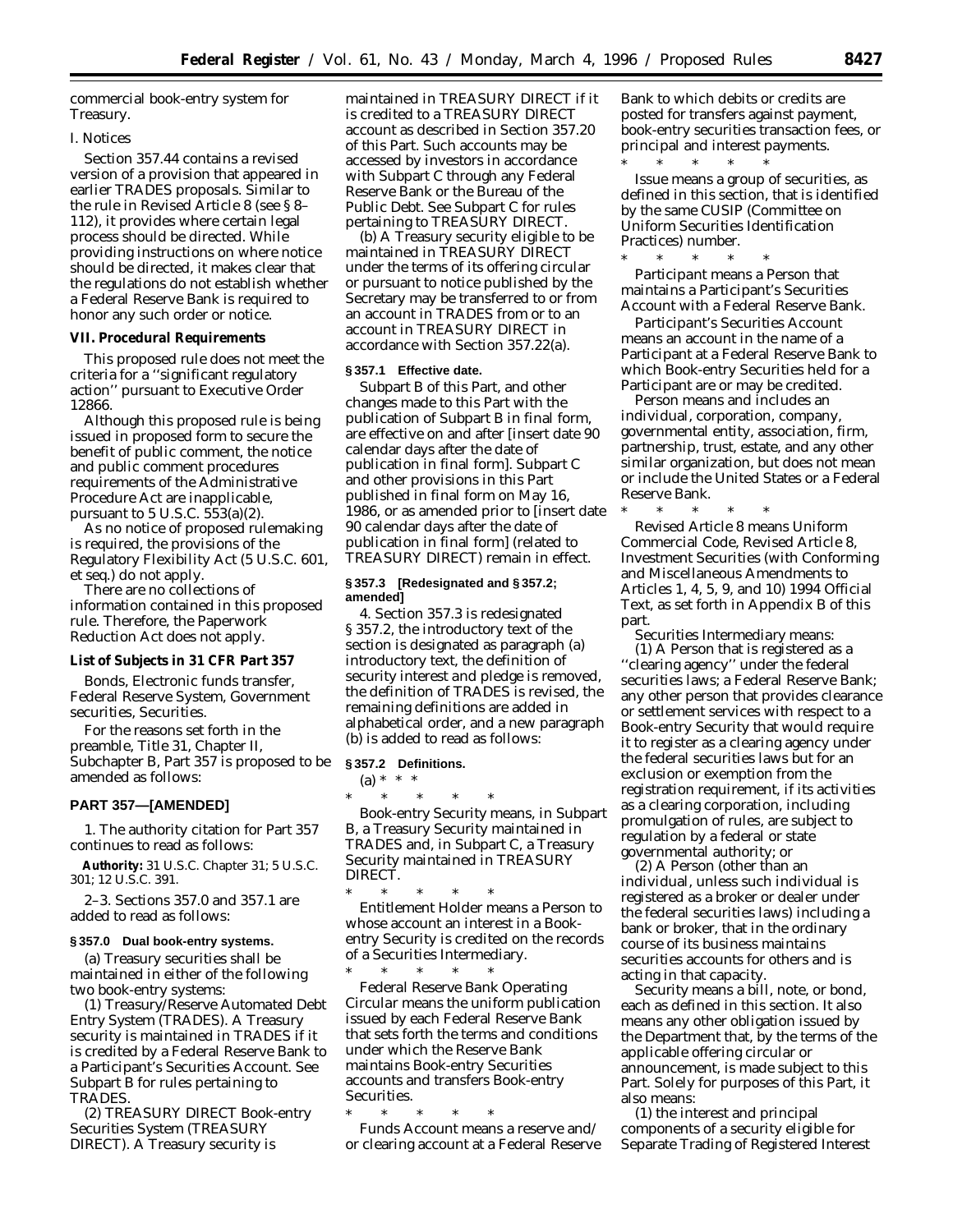and Principal of Securities (''STRIPS''), if such security has been divided into such components as authorized by the express terms of the offering circular under which the security was issued and the components are maintained separately on the books of one or more Federal Reserve Banks; and

(2) the interest coupons that have been converted to book-entry form under the Treasury's Coupons Under Book-Entry Safekeeping Program (''CUBES''), pursuant to agreement and the regulations in 31 CFR Part 358.

*Security Entitlement* means the rights and property interest of an Entitlement Holder with respect to a Book-entry Security.

\* \* \* \* \*

*TRADES* is the Treasury/Reserve Automated Debt Entry System, also referred to as the commercial book-entry system.

\* \* \* \* \* *Transfer Message* means an instruction of a Participant to a Federal Reserve Bank to effect a transfer of a Book-entry Security maintained in TRADES, as set forth in Federal Reserve Bank Operating Circulars.

\* \* \* \* \* (b) Unless the context requires otherwise, terms not defined in this section have the meanings as set forth in Revised Article 8.

5. Subpart B, consisting of Sections 357.10 through 357.14, is added to read as follows:

## **Subpart B—Treasury/Reserve Automated Debt Entry System (TRADES)**

- 357.10 Law governing rights and obligations of United States and Federal Reserve Banks; rights of any Person against United States and Federal Reserve Banks.
- 357.11 Law governing other interests.
- 157.12 Creation of Participant's Security Entitlement; security interests.
- 357.13 Obligations of United States; no adverse claims.
- 357.14 Authority of Federal Reserve Banks.

# **Subpart B—Treasury/Reserve Automated Debt Entry System (TRADES)**

### **§ 357.10 Law governing rights and obligations of United States and Federal Reserve Banks; rights of any Person against United States and Federal Reserve Banks.**

(a) Except as provided in paragraph (b) of this section, the rights and obligations of the United States and the Federal Reserve Banks with respect to: a Book-entry Security or Security Entitlement and the operation of the

Treasury book-entry system; and the rights of any Person, including a Participant, against the United States and the Federal Reserve Banks with respect to: a Book-entry Security or Security Entitlement and the operation of the Treasury book-entry system; are governed solely by Treasury regulations, including the regulations of this Part, the applicable offering circular (which is 31 CFR Part 356, in the case of securities issued on and after March 1, 1993), the announcement of the offering, and Federal Reserve Bank Operating Circulars.

(b) A security interest granted to a Federal Reserve Bank, in the manner described in Section 357.12(c)(2), is governed by the law (not including the conflict-of-law rules) of the jurisdiction where the head office of the Federal Reserve Bank maintaining the Participant's Securities Account is located. For purposes of the application of such law, the Federal Reserve Bank shall be deemed a clearing corporation. A security interest granted to a Federal Reserve Bank by a Person that is not a Participant, is governed by the law specified in the agreement between the Federal Reserve Bank and the non-Participant.

(c) If the jurisdiction specified in paragraph (b) of this section is a State or territory or possession of the United States that has not adopted Revised Article 8, then the law specified in paragraph (b) shall be Revised Article 8.

#### **§ 357.11 Law governing other interests.**

(a) To the extent not inconsistent with these regulations, the law (not including the conflict-of-law rules) of a Securities Intermediary's jurisdiction governs:

(1) the acquisition of a Security Entitlement from the Securities Intermediary;

(2) the rights and duties of the Securities Intermediary and Entitlement Holder arising out of a Security Entitlement;

(3) whether the Securities Intermediary owes any duties to an adverse claimant to a Security Entitlement;

(4) whether an adverse claim can be asserted against a Person who acquires a Security Entitlement from the Securities Intermediary or a Person who purchases a Security Entitlement or interest therein from an Entitlement Holder; and

(5) except as otherwise provided in paragraph (c), the perfection, effect of perfection or non-perfection and priority of a security interest in a Security Entitlement.

(b) The following rules determine a ''Securities Intermediary's jurisdiction'' for purposes of this section:

(1) If an agreement between the Securities Intermediary and its Entitlement Holder specifies that it is governed by the law of a particular jurisdiction, that jurisdiction is the Securities Intermediary's jurisdiction.

(2) If an agreement between the Securities Intermediary and its Entitlement Holder does not specify the governing law as provided in paragraph (b)(1), but expressly specifies that the securities account is maintained at an office in a particular jurisdiction, that jurisdiction is the Securities Intermediary's jurisdiction.

(3) If an agreement between the Securities Intermediary and its Entitlement Holder does not specify a jurisdiction as provided in paragraph  $(b)(1)$  or  $(b)(2)$ , the Securities Intermediary's jurisdiction is the jurisdiction in which is located the office identified in an account statement as the office serving the Entitlement Holder's account.

(4) If an agreement between the Securities Intermediary and its Entitlement Holder does not specify a jurisdiction as provided in paragraph  $(b)(1)$  or  $(b)(2)$  and an account statement does not identify an office serving the Entitlement Holder's account as provided in paragraph (b)(3), the Securities Intermediary's jurisdiction is the jurisdiction in which is located the chief executive office of the Securities Intermediary.

(c) Notwithstanding the general rule in paragraph (a)(5) of this section, the law (but not the conflict-of-law rules) of the jurisdiction in which the Person creating a security interest is located governs whether such security interest may be perfected by filing a financing statement and the effect of perfection or nonperfection and priority of such security interest.

(d) If the jurisdiction specified in paragraph (b) of this section is a State or territory or possession of the United States that has not adopted Revised Article 8, then the law for the matters specified in paragraph (a) of this section shall be Revised Article 8. For purposes of the application of the matters specified in paragraph (a) of this section, the Federal Reserve Bank maintaining the Securities Account shall be deemed a clearing corporation, and the Participant's interest in a Bookentry Security is a Security Entitlement.

## **§ 357.12 Creation of Participant's Security Entitlement; security interests.**

(a) A Participant's Security Entitlement is created when a Federal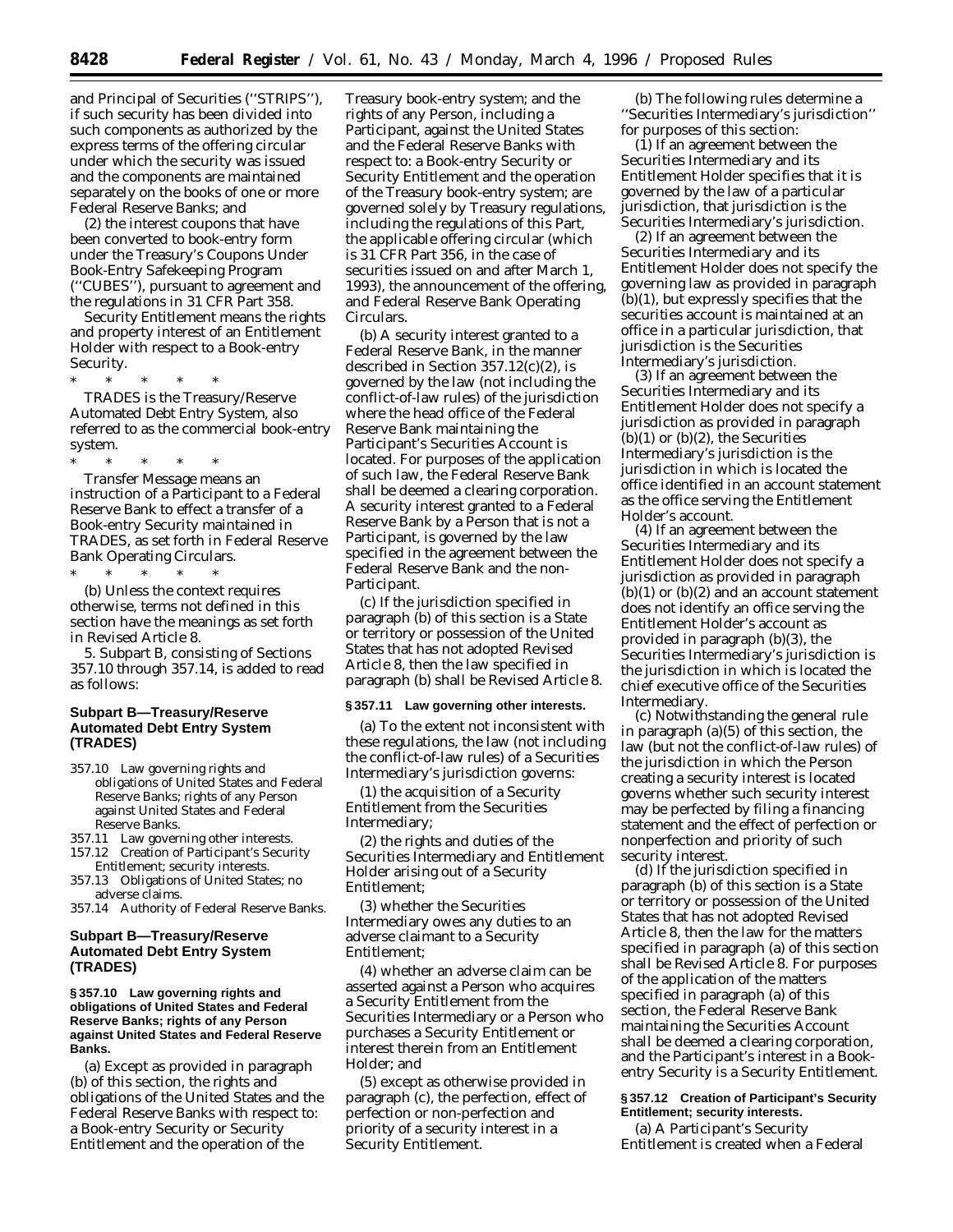Reserve Bank indicates by book entry that a Book-entry Security has been credited to a Participant's Securities Account.

(b) A security interest in a Security Entitlement of a Participant in favor of the United States to secure deposits of public money, including without limitation deposits to the Treasury tax and loan accounts, or other security interest in favor of the United States that is required by Federal statute, regulation, or agreement, and that is marked on the books of a Federal Reserve Bank is thereby effected and perfected, and has priority over any other interest in the securities. Where a security interest in favor of the United States in a Security Entitlement of a Participant is marked on the books of a Federal Reserve Bank, the Reserve Bank may rely, and is protected in relying, exclusively on the order of an authorized representative of the United States directing the transfer of the security. For purposes of this paragraph, an ''authorized representative of the United States'' is the official designated in the applicable regulations or agreement to which a Federal Reserve Bank is a party, governing the security interest.

(c)(1) The United States and the Federal Reserve Banks have no obligation to agree to act on behalf of any Person or to recognize the interest of any transferee of a security interest or other limited interest in favor of any Person except to the extent of any specific requirement of Federal law or regulation or to the extent set forth in any specific agreement with the Federal Reserve Bank on whose books the interest of the Participant is recorded. To the extent required by such law or regulation or set forth in an agreement with a Federal Reserve Bank, or the Federal Reserve Bank Operating Circular, a security interest in a Security Entitlement that is in favor of a Federal Reserve Bank or a Person may be created and perfected by a Federal Reserve Bank marking its books to record the security interest. Except as provided in paragraph (b) of this section, a security interest in a Security Entitlement marked on the books of a Federal Reserve Bank shall have priority over any other interest in the securities.

(2) In addition to the method provided in paragraph (c)(1) of this section, a security interest, including a security interest in favor of a Federal Reserve Bank, may be perfected by any method by which a security interest may be perfected under applicable law as described in Section 357.10(b) or Section 357.11. The perfection, effect of perfection or non-perfection and

priority of a security interest are governed by such applicable law. A security interest in favor of a Federal Reserve Bank shall be treated as a security interest in favor of a clearing corporation in all respects under such law, including with respect to the effect of perfection and priority of such security interest. A Federal Reserve Bank Operating Circular shall be treated as a rule adopted by a clearing corporation for such purposes.

## **§ 357.13 Obligations of United States; no adverse claims.**

(a) Except as provided in Section  $357.12(b)$  and  $(c)(1)$ , for the purposes of this Subpart B, the United States and the Federal Reserve Banks shall treat the Participant to whose Securities Account an interest in a Book-entry Security has been credited as the person exclusively entitled to issue a Transfer Message, to receive interest and other payments with respect thereof and otherwise to exercise all the rights and powers with respect to such Security, notwithstanding any information or notice to the contrary. Neither the Federal Reserve Banks nor Treasury is liable to a Person asserting or having an adverse claim to a Security Entitlement or to a Book-entry Security in a Participant's Securities Account, including any such claim arising as a result of the transfer or disposition of a Book-entry Security by a Federal Reserve Bank pursuant to a Transfer Message that the Federal Reserve Bank reasonably believes to be genuine.

(b) The obligation of the United States to make payments of interest and principal with respect to Book-entry Securities is discharged at the time payment in the appropriate amount is made as follows:

(1) Interest on Book-entry Securities is either credited by a Federal Reserve Bank to a Funds Account maintained at such Bank or otherwise paid as directed by the Participant.

(2) Book-entry Securities are redeemed in accordance with their terms by a Federal Reserve Bank withdrawing the securities from the Participant's Securities Account in which they are maintained and by either crediting the amount of the redemption proceeds, including both principal and interest, where applicable, to a Funds Account at such Bank or otherwise paying such principal and interest as directed by the Participant. No action by the Participant is required in connection with the redemption of a Book-entry Security.

#### **§ 357.14 Authority of Federal Reserve Banks.**

(a) Each Federal Reserve Bank is hereby authorized as fiscal agent of the United States to perform functions with respect to the issuance of Book-entry Securities offered and sold by the Department to which this Subpart applies, in accordance with the terms of the applicable offering circular and with procedures established by the Department; to service and maintain Book-entry Securities in accounts established for such purposes; to make payments of principal and interest, as directed by the Department; to effect transfer of Book-entry Securities between Participants' Securities Accounts as directed by the Participants; and to perform such other duties as fiscal agent as may be requested by the Department.

(b) Each Federal Reserve Bank may issue Operating Circulars not inconsistent with this Part, governing the details of its handling of Book-entry Securities, Security Entitlements, and the operation of the book-entry system under this Part.

6. In Subpart D, Section 357.41 is revised and the text of §§ 357.42 and 357.44 are added, to read as follows:

#### **Subpart D—Additional Provisions**

\* \* \* \* \*

#### **§ 357.41 Waiver of regulations.**

The Secretary reserves the right, in the Secretary's discretion, to waive any provision(s) of these regulations in any case or class of cases for the convenience of the United States or in order to relieve any person(s) of unnecessary hardship, if such action is not inconsistent with law, does not adversely affect any substantial existing rights, and the Secretary is satisfied that such action will not subject the United States to any substantial expense or liability.

### **§ 357.42 Liability of Department and Federal Reserve Banks.**

The Department and the Federal Reserve Banks may rely on the information provided in a tender, transaction request form, or Transfer Message, and are not required to verify the information. The Department and the Federal Reserve Banks shall not be liable for any action taken in accordance with the information set out in a tender, transaction request form, or Transfer Message, or evidence submitted in support thereof.

\* \* \* \* \*